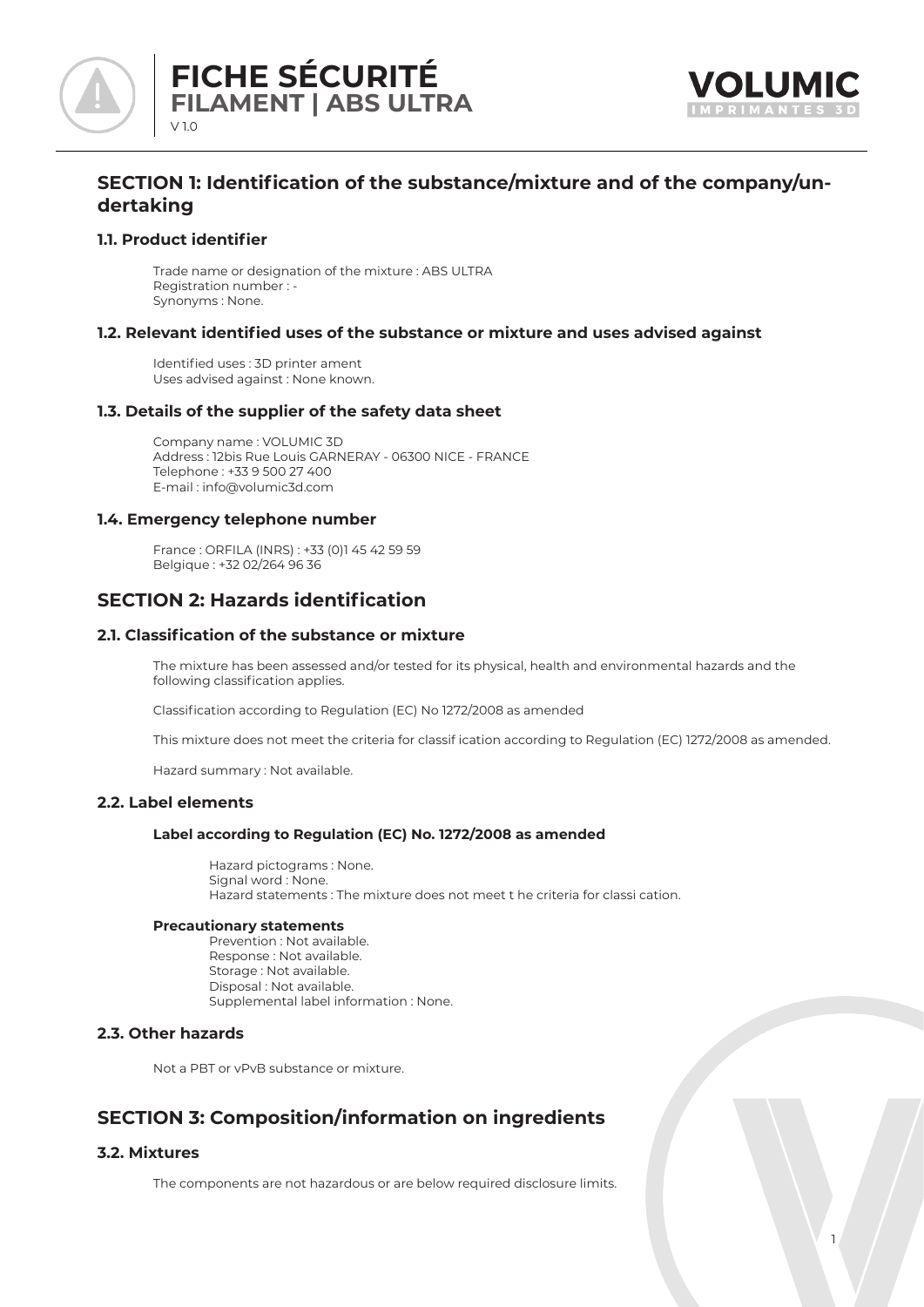



Composition comments : The full text for all H -statements is displayed in section 16.

# **SECTION 4: First aid measures**

General information : Ensure that medical personnel are aware of the material(s) involved, and take precautions to protect themselves.

# **4.1. Description of first aid measures**

### **Inhalation**

 Not likely, due to the form of the product. If exposed to excessive levels of dusts or fumes, remove to fresh air and get medical attention if cough or other symptoms develop.

### **Skin contact**

 If burned by contact with hot material, cool molten material adhering to skin as quickly as possible with water, and see a physician for removal of adhering material and treatment of burn. Do not peel polymer from the skin.

### **Eye contact**

 Not likely, due to the form of the product. If hot product contacts eye, flush with water for at least 15 minutes and seek medical attention immediately.

### **Ingestion**

Not likely, due to the form of the product.

## **4.2. Most important symptoms and effects, both acute and delayed**

Exposure may cause temporary irritation, redness, or discomfort.

## **4.3. Indication of any immediate medical attention and special treatment needed**

Treat symptomatically.

# **SECTION 5: Firefighting measures**

General fire hazards No unusual fire or explosion hazards noted.

## **5.1. Extinguishing media**

Suitable extinguishing media Water fog. Foam. Dry chemical powder. Carbon dioxide (CO2). Unsuitable extinguishing media Do not use water jet as an extinguisher, as this will spread the fire.

## **5.2. Special hazards arising from the substance or mixture**

During fire, gases hazardous to health may be formed.

## **5.3. Advice for firefighters**

Special protective equipment for firefighters Self-contained breathing apparatus and full protective clothing must be worn in case of fire.

Special fire fighting procedures Use water spray to cool unopened containers.

Specific methods Use standard firefighting procedures and consider the hazards of other involved materials.

# **SECTION 6: Accidental release measures**

## **6.1. Personal precautions, protective equipment and emergency procedures**

For non-emergency personnel Keep unnecessary personnel away. For personal protection, see section 8 of the SDS.

For emergency responders Keep unnecessary personnel away. Use personal protection recommended in Section 8 of the SDS.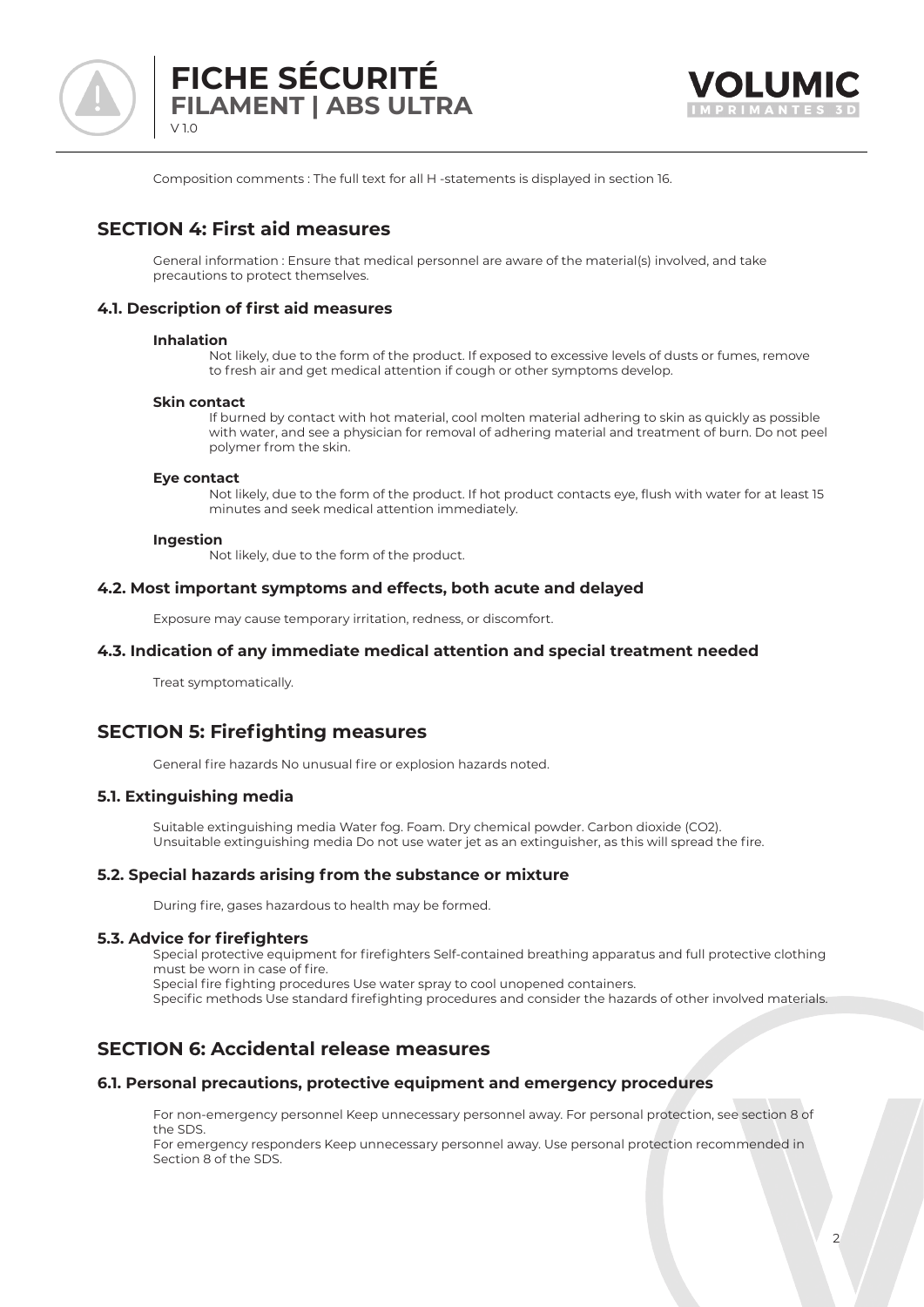

# **6.2. Environmental precautions**

Avoid discharge into drains, water courses or onto the ground.

## **6.3. Methods and material for containment and cleaning up**

Sweep up or vacuum up spillage and collect in suitable container for disposal. For waste disposal, see section 13 of the SDS.

## **6.4. Reference to other sections**

For personal protection, see section 8 of the SDS. For waste disposal, see section 13 of the SDS.

# **SECTION 7: Handling and storage**

## **7.1. Precautions for safe handling**

Observe good industrial hygiene practices.

## **7.2. Conditions for safe storage, including any incompatibilities**

Store in tightly closed container. Store away from incompatible materials (see Section 10 of the SDS).

## **7.3. Specific end use(s)**

Not available.

# **SECTION 8: Exposure controls/personal protection**

## **8.1. Control parameters**

Occupational exposure limits : No exposure limits noted for ingredient(s). Biological limit values : No biological exposure limits noted for the ingredient(s). Recommended monitoring procedures : Follow standard monitoring procedures. Derived no effect levels (DNELs) : Not available. Predicted no effect concentrations (PNECs) : Not available.

## **8.2. Exposure controls**

Appropriate engineering controls Good general ventilation (typically 10 air changes per hour) should be used. Ventilation rates should be matched to conditions. If applicable, use process enclosures, local exhaust ventilation, or other engineering controls to maintain airborne levels below recommended exposure limits. If exposure limits have not been established, maintain airborne levels to an acceptable level.

Individual protection measures, such as personal protective equipment

### **General information**

 Personal protection equipment should be chosen according to the CEN standards and in discussion with the supplier of the personal protective equipment.

### **Eye/face protection**

Wear safety glasses with side shields (or goggles).

### **Skin protection**

- Hand protection Wear appropriate chemical resistant gloves.
- Other Wear suitable protective clothing.

### **Respiratory protection**

In case of insufficient ventilation, wear suitable respiratory equipment.

### **Thermal hazards**

Wear appropriate thermal protective clothing, when necessary.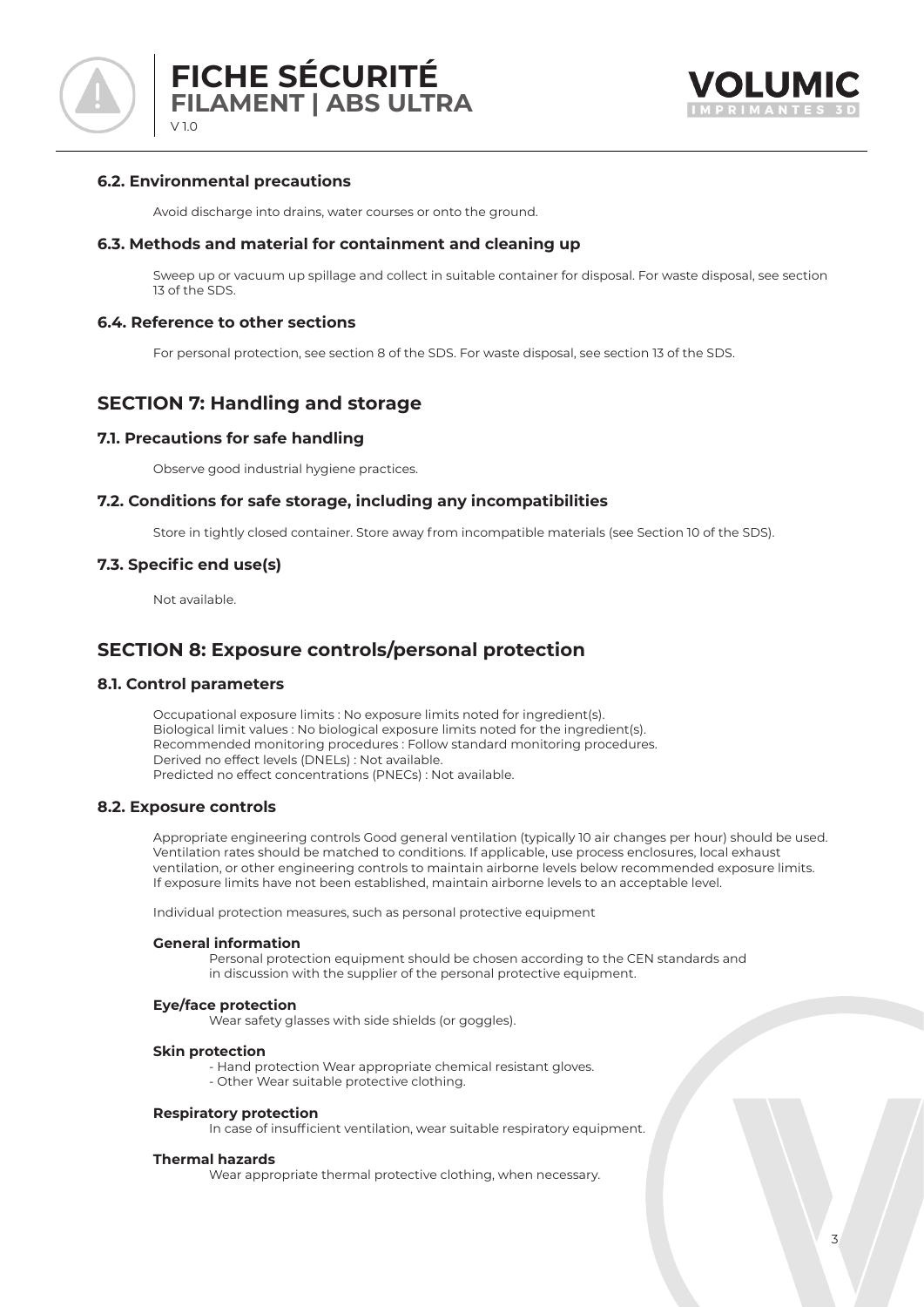

# **FICHE SÉCURITÉ FILAMENT | ABS ULTRA** V 1.0



### **Hygiene measures**

 Always observe good personal hygiene measures, such as washing after handling the material and before eating, drinking, and/or smoking. Routinely wash work clothing and protective equipment to ` remove contaminants.

### **Environmental exposure controls**

Environmental manager must be informed of all major releases.

# **SECTION 9: Physical and chemical properties**

### **9.1. Information on basic physical and chemical properties**

### **Appearance**

 Physical state : Solid. Form : filament Colour : Color depends on product specification

Odour : Slight. Odour threshold : Not available. pH : Not available. Melting point/freezing point : Not available. Initial boiling point and boiling range 140 - 170 °C (284 - 338 °F) Flash point : Not available. Evaporation rate : Not available. Flammability (solid, gas) : Not available.

Upper/lower flammability or explosive limits Flammability limit – lower (%) : Not available. Flammability limit – upper (%) : Not available. Vapour pressure : Not available. Vapour density : Not available. Relative density : ± 1.10 g/cc

Solubility(ies) Solubility (water) : Insoluble Partition coefficient (n-octanol/water) : Not available.

Auto-ignition temperature : Not available. Decomposition temperature : > 280 °C (> 536 °F) Viscosity : Not available. Explosive properties : Not explosive. Oxidising properties : Not oxidising.

## **9.2. Other information**

No relevant additional information available.

# **SECTION 10: Stability and reactivity**

## **10.1. Reactivity**

The product is stable and non-reactive under normal conditions of use, storage and transport.

## **10.2. Chemical stability**

Material is stable under normal conditions.

## **10.3. Possibility of hazardous reactions**

No dangerous reaction known under conditions of normal use.

## **10.4. Conditions to avoid**

Keep away from heat, hot surfaces, sparks, open flames and other ignition sources. Avoid temperatures exceeding the decomposition temperature. Contact with incompatible materials.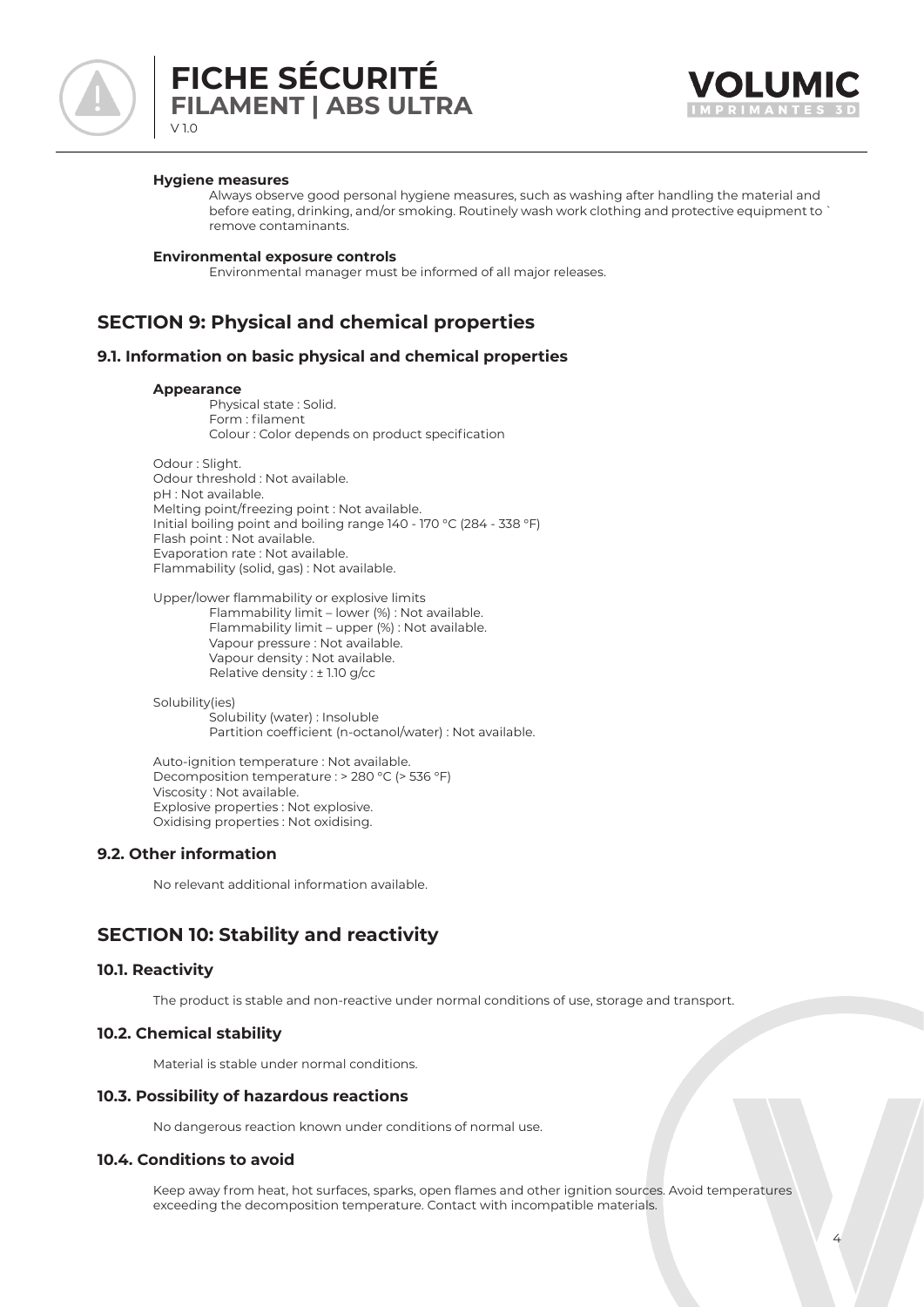

## **10.5. Incompatible materials**

Strong oxidising agents.

## **10.6. Hazardous decomposition products**

No hazardous decomposition products are known.

# **SECTION 11: Toxicological information**

General information : Occupational exposure to the substance or mixture may cause adverse effects.

### **Information on likely routes of exposure**

 Inhalation : Based on available data, the classification criteria are not met. Skin contact : Based on available data, the classification criteria are not met. Eye contact : Based on available data, the classification criteria are not met. Ingestion : May cause discomfort if swallowed. However, ingestion is not likely to be a primary route of occupational exposure. Symptoms : Exposure may cause temporary irritation, redness, or discomfort.

## **11.1. Information on toxicological effects**

### Acute toxicity : Not known.

Skin corrosion/irritation : Based on available data, the classification criteria are not met.

Serious eye damage/eye irritation : Based on available data, the classification criteria are not met.

Respiratory sensitisation : Based on available data, the classification criteria are not met.

Skin sensitisation : Based on available data, the classification criteria are not met.

Germ cell mutagenicity : Based on available data, the classification criteria are not met.

Carcinogenicity : Based on available data, the classification criteria are not met.

Hungary. 26/2000 EüM Ordinance on protection against and preventing risk relating to exposure to carcinogens at work (as amended): Not listed.

Reproductive toxicity : Based on available data, the classification criteria are not met.

Specific target organ toxicity - single exposure : Based on available data, the classification criteria are not met. Specific target organ toxicity - repeated exposure : Based on available data, the classification criteria are not met.

Aspiration hazard : Based on available data, the classification criteria are not met. Mixture versus substance information : No information available.

Other information : This product has no known adverse effect on human health.

# **SECTION 12: Ecological information**

## **12.1. Toxicity**

The product is not classified as environmentally hazardous. However, this does not exclude the possibility that large or frequent spills can have a harmful or damaging effect on the environment.

## **12.2. Persistence and degradability**

No data is available on the degradability of any ingredients in the mixture.

## **12.3. Bioaccumulative potential**

Partition coefficient n-octanol/water (log Kow) : Not available. Bioconcentration factor (BCF) : Not available.

## **12.4. Mobility in soil**

No data available.

## **12.5. Results of PBT and vPvB assessment**

Not a PBT or vPvB substance or mixture. Not available.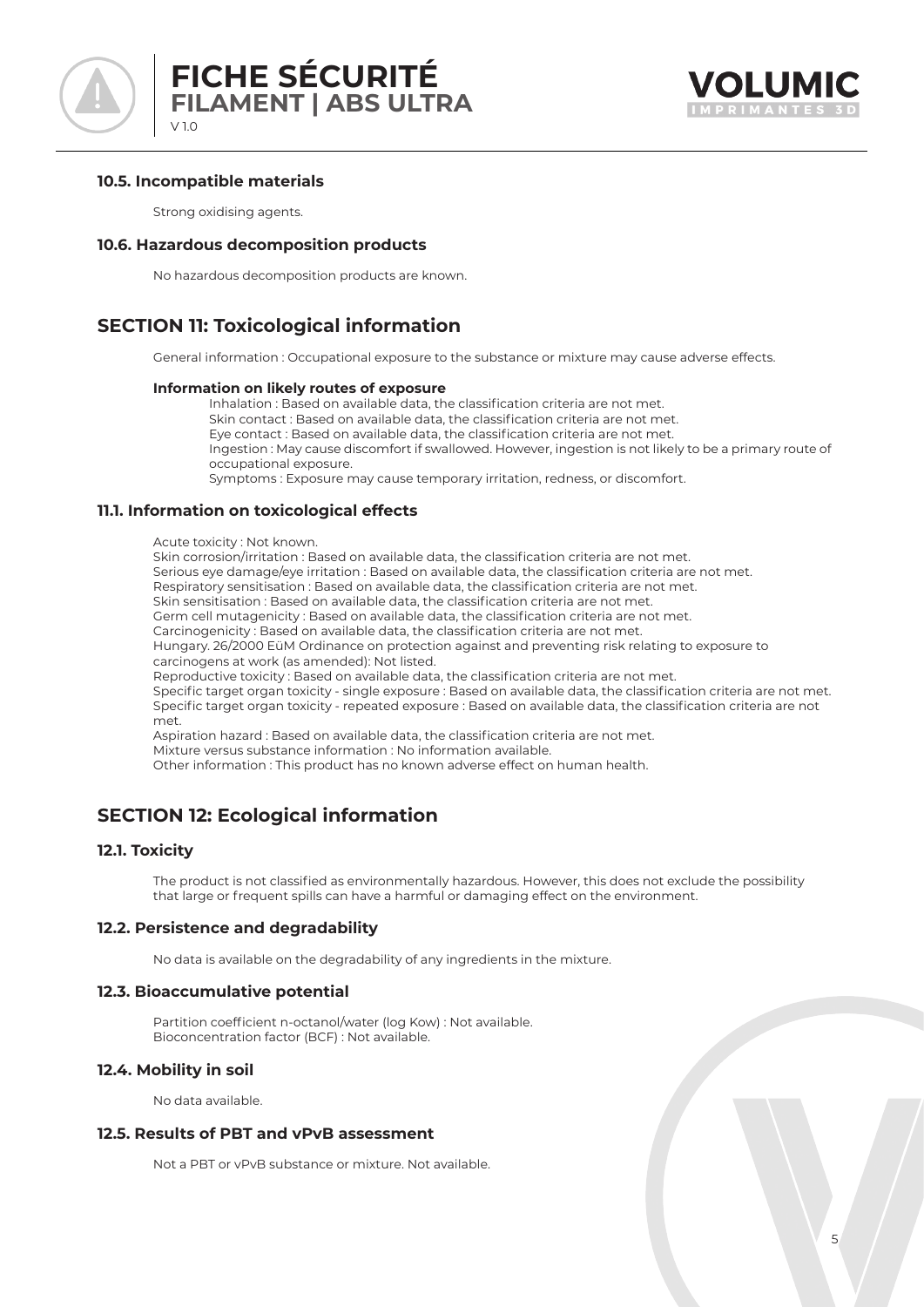



## **12.6. Other adverse effects**

No other adverse environmental effects (e.g. ozone depletion, photochemical ozone creation potential, endocrine disruption, global warming potential) are expected from this component.

# **SECTION 13: Disposal considerations**

## **13.1. Waste treatment methods**

Residual waste : Dispose of in accordance with local regulations. Contaminated packaging : Empty containers should be taken to an approved waste handling site for recycling or disposal.

EU waste code : The Waste code should be assigned in discussion between the user, the producer and the waste disposal company.

Disposal methods/information : Collect and reclaim or dispose in sealed containers at licensed waste disposal site.

Special precautions : Dispose in accordance with all applicable regulations.

# **SECTION 14: Transport information**

ADR 14.1. - 14.6.: Not regulated as dangerous goods. RID 14.1. - 14.6.: Not regulated as dangerous goods. AND 14.1. - 14.6.: Not regulated as dangerous goods. IATA 14.1. - 14.6.: Not regulated as dangerous goods. IMDG 14.1. - 14.6.: Not regulated as dangerous goods.

# **14.7. Transport in bulk according to Annex II of MARPOL 73/78 and the IBC Code**

Not applicable.

# **SECTION 15: Regulatory information**

## **15.1. Safety, health and environmental regulations/legislation specific for the substance or mixture EU regulations**

- Regulation (EC) No. 1005/2009 on substances that deplete the ozone layer, Annex I and II, as amended Not listed.
- Regulation (EC) No. 850/2004 On persistent organic pollutants, Annex I as amended Not listed.

Regulation (EU) No. 649/2012 concerning the export and import of dangerous chemicals, Annex I, Part 1 as amended Not listed.

Regulation (EU) No. 649/2012 concerning the export and import of dangerous chemicals, Annex I, Part 2 as amended

Not listed.

Regulation (EU) No. 649/2012 concerning the export and import of dangerous chemicals, Annex I, Part 3 as amended

Not listed.

- Regulation (EU) No. 649/2012 concerning the export and import of dangerous chemicals, Annex V as amended Not listed.
- Regulation (EC) No. 166/2006 Annex II Pollutant Release and Transfer Registry, as amended Not listed.
- Regulation (EC) No. 1907/2006, REACH Article 59(10) Candidate List as currently published by ECHA Not listed.

### Authorisations

Regulation (EC) No. 1907/2006, REACH Annex XIV Substances subject to authorization, as amended